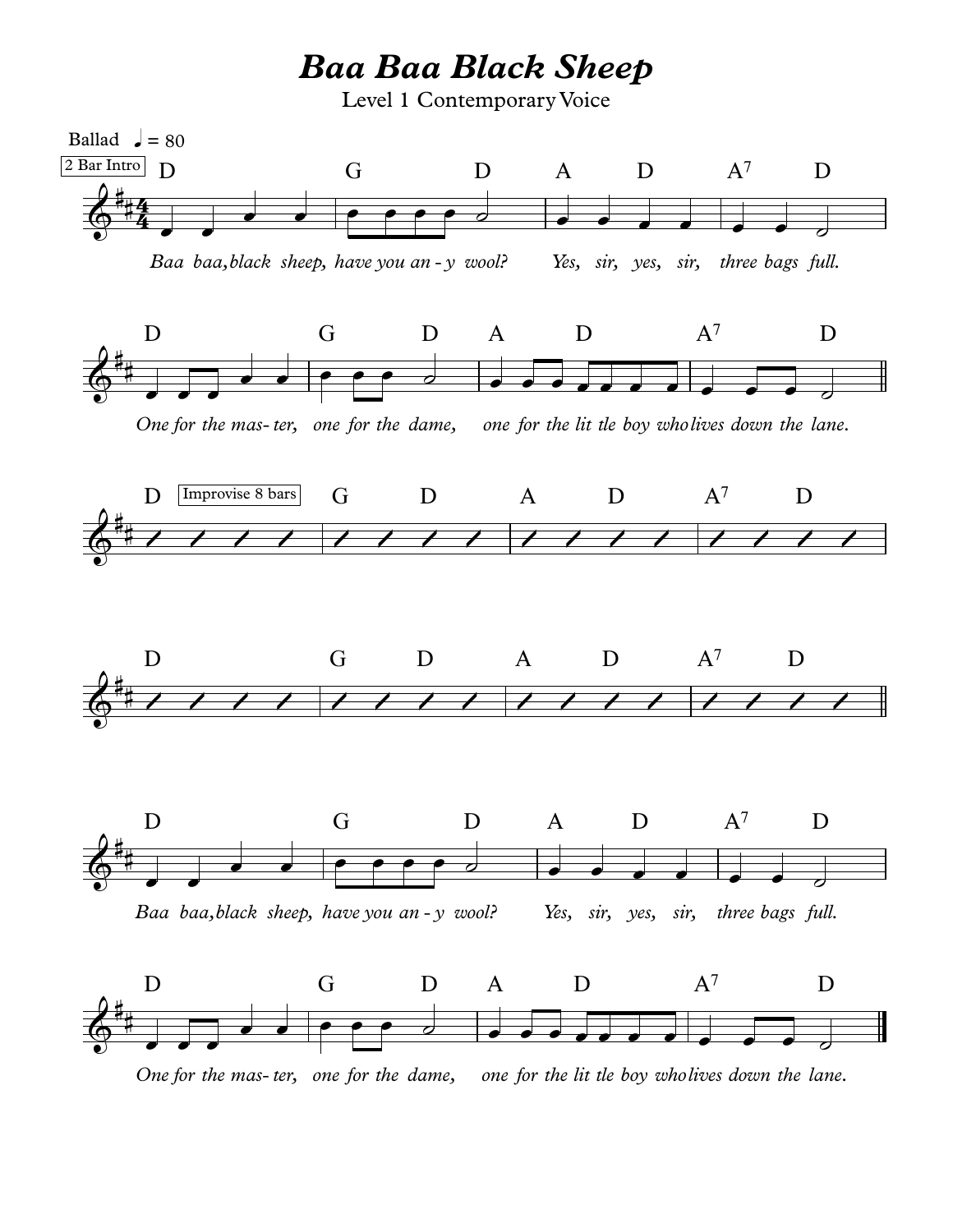## *Baa Baa Black Sheep*

Level 1 Contemporary Voice

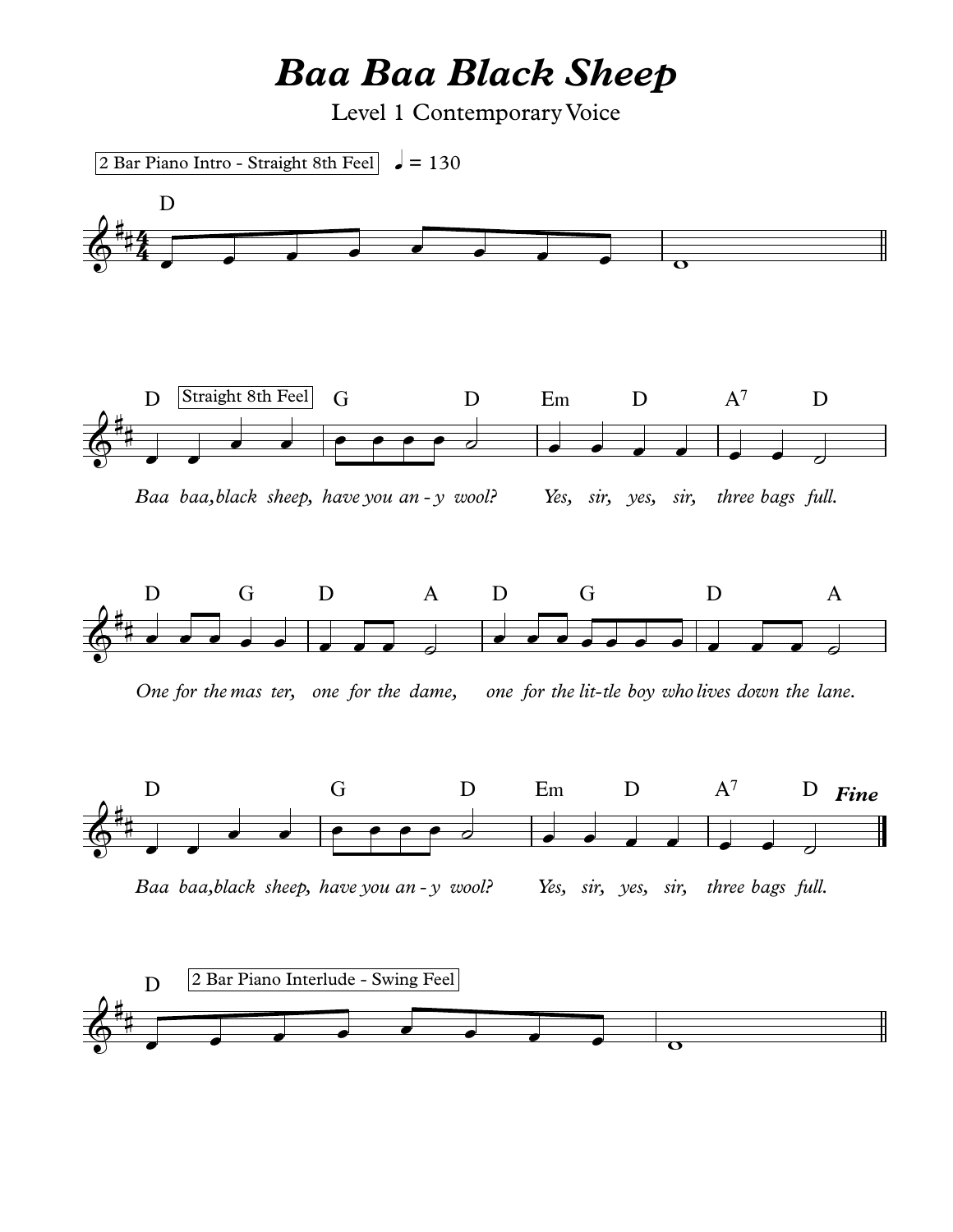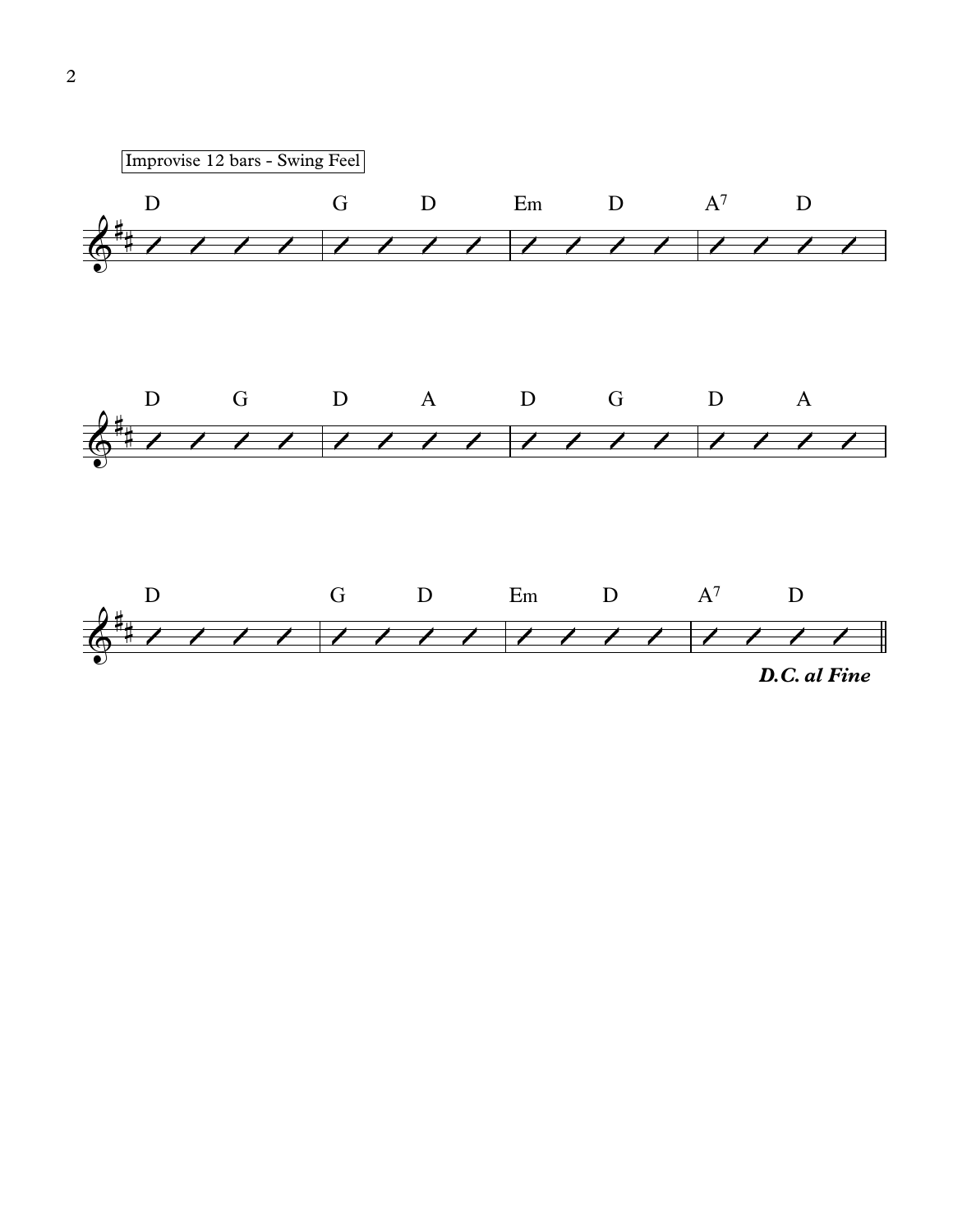*Old McDonald* Level 1 Contemporary Voice

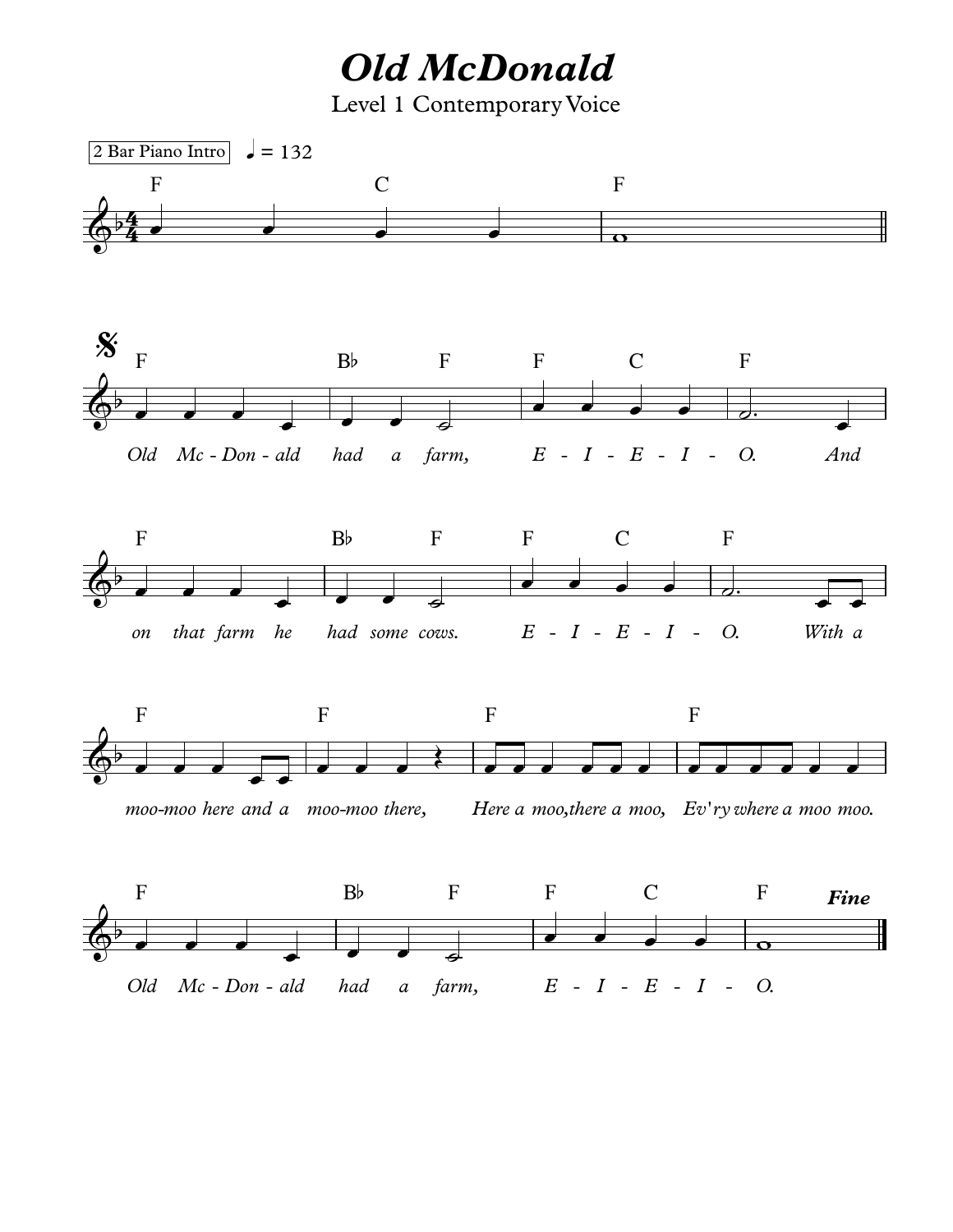

*D.S. al Fine*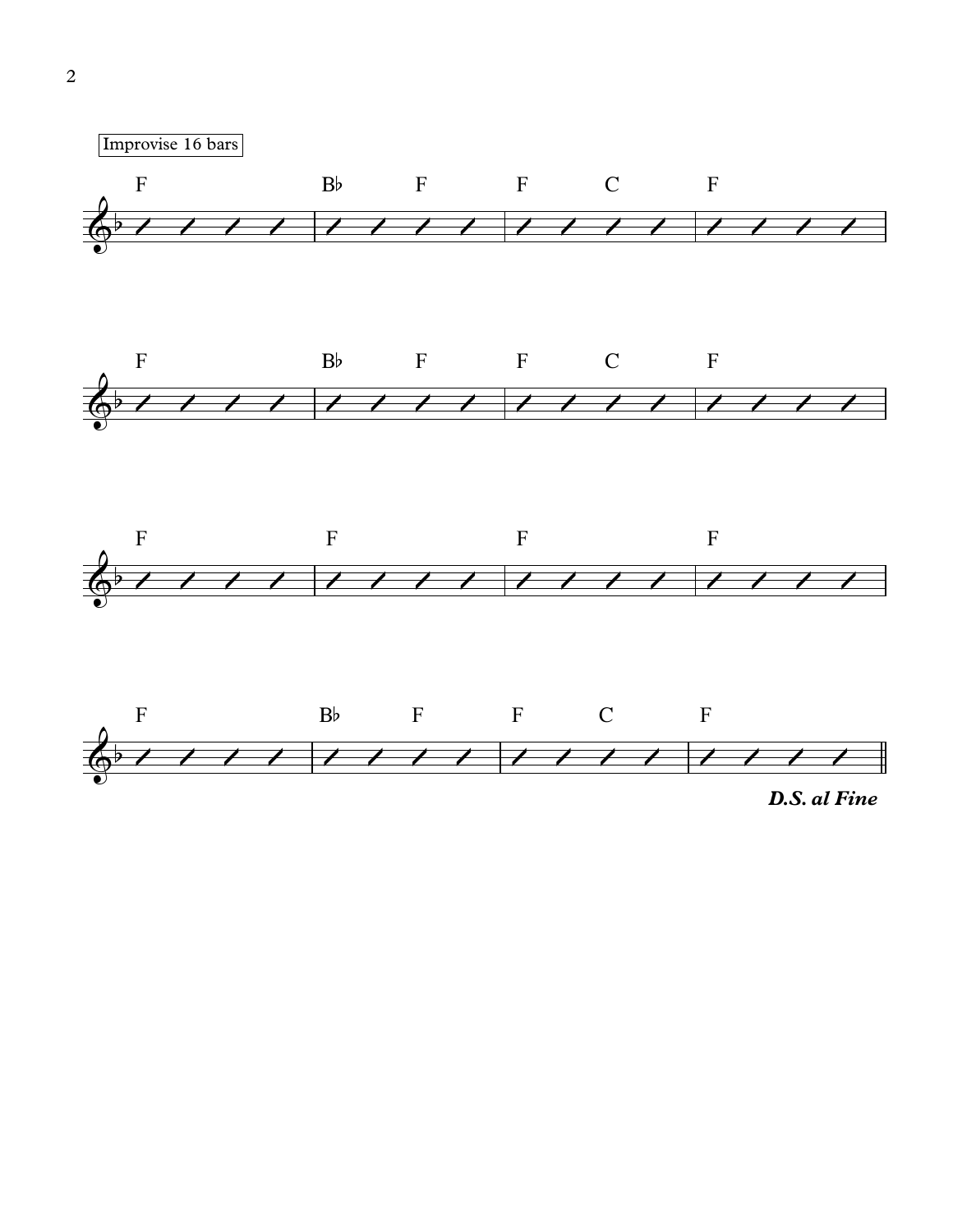## *Old McDonald*

Level 1 Contemporary Voice



*moo* -*moo here and a moo* -*moo there, Here*

*a moo,there a moo, Ev' rywhere a moo moo.*

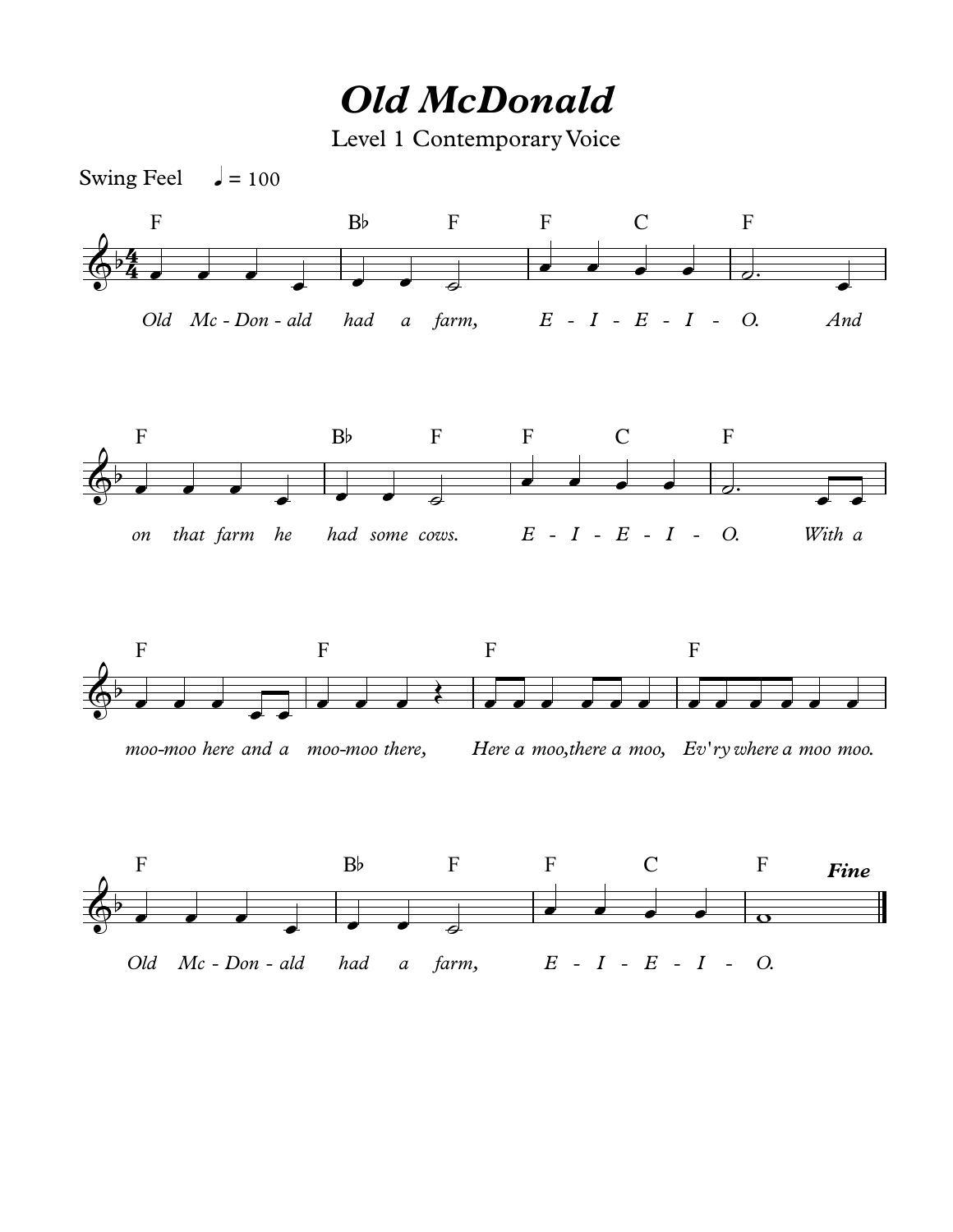







*D.C. al Fine*